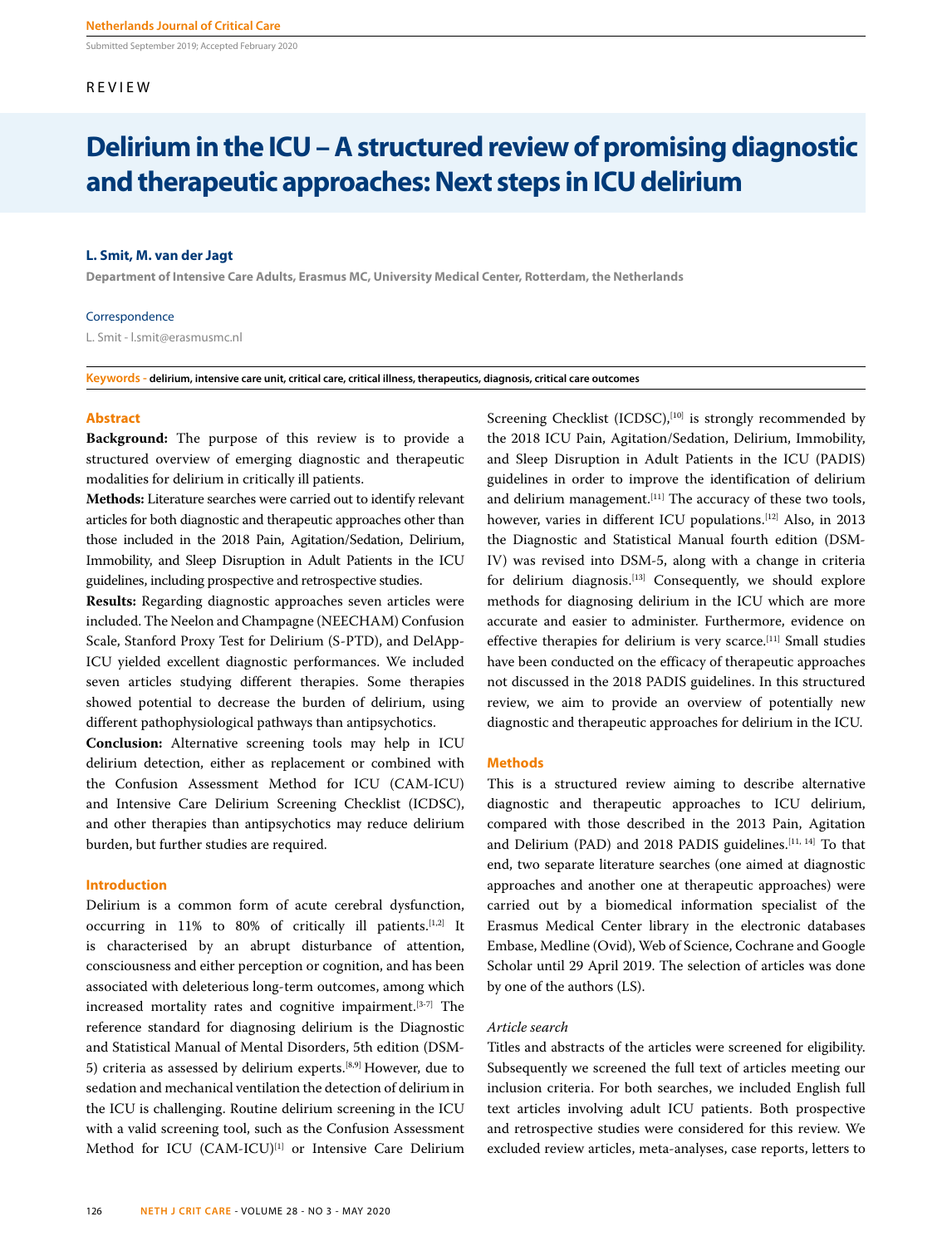the editor, and abstracts that did not result in original papers. We collected information on the authors, journal, year of publication, study design, inclusion period, number of patients, numbers of observations, and patient population.

Diagnostic approaches: Search terms included DSM-5, CAM-ICU, ICDSC, delirium, ICU and associated free terms *(see appendix 1 for details)*. We included articles comparing any diagnostic tool for ICU delirium with DSM-5 as the reference, published after 2013 (publication of the DSM-5 [9]), and articles assessing diagnostic tools with CAM-ICU or ICDSC as the reference standard, published after 2001 (the publication validation studies of both CAM-ICU and ICDSC<sup>[1, 10]</sup>). Articles not mentioning any quantitative data, such as sensitivity, specificity, positive predictive value, area under the curve or receiver operating characteristic curve, were excluded. We specifically extracted total number of patients diagnosed with delirium, APACHE score and sensitivity and specificity of the diagnostic tools, when available.

Therapeutic approaches: Search terms included among others delirium, ICU, delirium and coma-free days, therapy and associated free terms *(see appendix 2 for details)*. We selected original articles assessing therapeutic approaches for ICU delirium, which had not been discussed in the 2018 PADIS guidelines (i.e. we excluded articles on antipsychotics, HMG-CoA reductase inhibitors, dexmedetomidine, bright light therapy, and multicomponent intervention bundles). We excluded prophylactic or prevention intervention trials, and studies related to alcohol or substance withdrawal. We specifically extracted patient population, delirium and comafree days, and APACHE score.

# *Assessment of risk of bias in included studies*

We used the validated Cochrane Risk of Bias Tool to assess the risk of bias for included randomised controlled trials,<sup>[15]</sup> and the Quality Assessment of Diagnostic Accuracy Studies (QUADAS)-2 tool for included diagnostic studies.<sup>[16]</sup> For observational studies the Newcastle-Ottawa Quality Assessment Form was used.<sup>[17]</sup> We classified the type of research according to the algorithm published by Grimes & Schulz.<sup>[18]</sup>

# *Statistics*

Due to the narrative character of this review, statistical analysis was not appropriate for the summary of study data. Metaanalysis was therefore not attempted or possible, also given the fact that we focused on articles that did not comply with the evidence level aimed at in the PADIS guidelines.

# **Results**

*Diagnostic approaches for delirium in the ICU: search results* Our literature search into new diagnostic approaches identified seven articles meeting inclusion criteria *(appendix 3)*. The characteristics of the included studies can be found in *table 1*.

## *Bedside screening tools*

The Neelon and Champagne (NEECHAM) Confusion Scale has good diagnostic accuracy for delirium in non-intubated older surgical ICU and mixed ICU patients, with a reported sensitivity of 99.2% and 87%, respectively, and a specificity of 95% for both ICU populations, as compared with the CAM-ICU. It assesses information processing, behaviour and physiological condition, leading to a numeric score and the ability to classify patients as 'delirious' (score below 20), 'at risk', 'mild confusion' and 'normal'. The NEECHAM Confusion Scale may be an easy to use scale for bedside nurses, taking less than 10 minutes to complete.[20] Advantages are that the categories 'at risk' and 'mild confusion' give opportunities for preventive measures as compared with CAM-ICU, which is a binary scale. Caution however is warranted for cardiac surgery patients, as its sensitivity is reported to be 67%.[19] Another limitation is that its use in ventilated patients is not validated.[19] The Stanford Proxy Test for Delirium (S-PTD) on the other hand may be a fitting tool for intubated patients.<sup>[21]</sup> Twelve items are assessed, including various cognitive processes, awareness and alertness, perceptions, visuospatial abilities and sleep pattern. The S-PTD yielded an excellent sensitivity (82.7%) and specificity (95.3%) for ICU delirium diagnosis as compared with DSM-5 based neuropsychiatric examination.[21] Advantages are that this test takes one minute to administer by an ICU nurse and that no patient interaction is required.

## *Computerised and smartphone-based tests*

The Edinburgh Delirium Test Box (EDTB) for the ICU may be able to discriminate between delirious and nondelirious ICU patients.[22] The EDTB-ICU is a custom-built computerised device which measures arousal and sustained visual attention. The DelApp-ICU is a smartphone-based test developed to administer the EDTB-ICU.[23] With this application, a behavioural assessment is performed initially in order to examine arousal (maximum score of 3) and a visual task to identify visual changes. After successful completion, the sustained attention test is performed. During nine trials patients have to indicate the amount of circles shown on the smartphone, leading to a total score from 0 to 9. Hence, the total score obtained during the attention task ranges between 0 and 12. With the graded measure of attention, it might provide physicians with a degree of delirium severity. A DelApp-ICU score of ≤6 has a delirium detection sensitivity of 100% and a specificity of 96%. The DelApp-ICU requires little training, can be used in non-ventilated as well as ventilated patients, and is easy to use, taking 3-8 minutes to administer. Despite its promising diagnostic potential, this was an initial exploratory study with a small sample size, and further evaluation and validation is necessary. Limitations of this application and other smartphone-based tests include concerns about infection control, discouragement of using phones on an ICU, and limited application in case of visual impairment.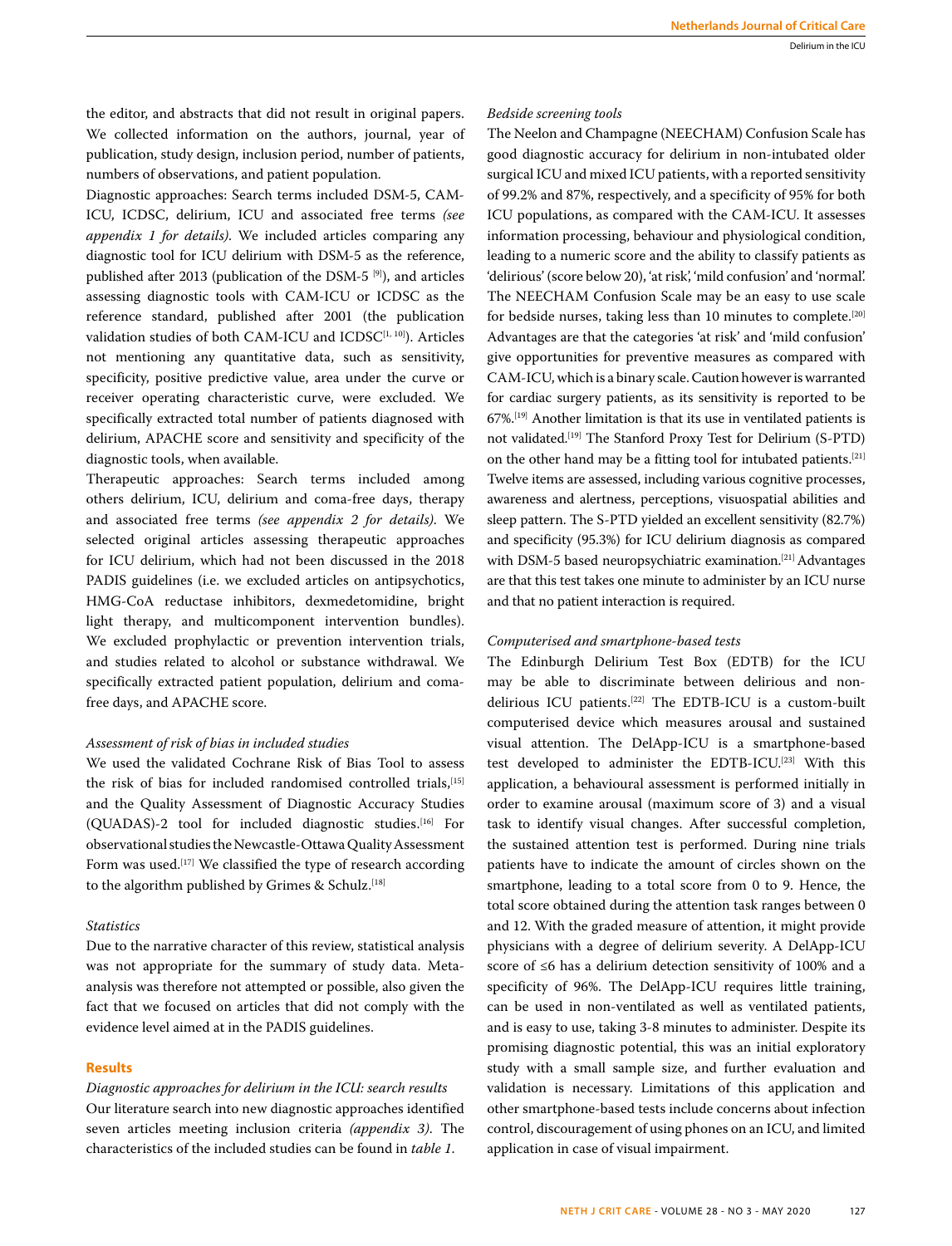Delirium in the ICU

#### **Table 1.** Main characteristics of the studies evaluating new diagnostic tools

| <b>Study</b>                                   | <b>Study</b><br>design       | <b>Inclusion period</b>                 | <b>Tool studied</b>                                           | N                                                      | No. of ob-<br><b>servations</b> | <b>Patient</b><br>population                | <b>Delirious</b><br>patients (%)                                | <b>Mean APA-</b><br><b>CHE II score</b>                 | <b>Sensitivity</b>                                 | <b>Specificity</b>                                      | <b>Risk of</b><br>bias?* |
|------------------------------------------------|------------------------------|-----------------------------------------|---------------------------------------------------------------|--------------------------------------------------------|---------------------------------|---------------------------------------------|-----------------------------------------------------------------|---------------------------------------------------------|----------------------------------------------------|---------------------------------------------------------|--------------------------|
| <b>Bedside screening tools</b>                 |                              |                                         |                                                               |                                                        |                                 |                                             |                                                                 |                                                         |                                                    |                                                         |                          |
| Alosaimi et<br>al. 2018 <sup>[21]</sup>        | Cross-<br>sectional<br>study | June 2016-Oct<br>2017                   | S-PTD by<br>nurse vs.<br>DSM-5 by<br>psychiatrist             | <b>135 ICU</b><br>patients<br>(out<br>of 288<br>total) |                                 | ICU and<br>3 general<br>medical<br>wards    | $DSM-5$ :<br>44/135<br>(32.6%)<br>S-PTD:<br>37/135<br>(27.4%)   |                                                         | $S-PTD>2$ :<br>86.4%;<br>$S-PTD \geq 3$ :<br>79.6% | $S-PTD \geq 2$ :<br>91.2%;<br>$S-PTD \geq 3$ :<br>97.8% | Yes                      |
| Matarese et<br>al. 2013 <sup>[19]</sup>        | Cross-<br>sectional<br>study | 1 Oct 2008-30<br>Apr 2009               | NCS vs.<br>CAM-ICU                                            | 41                                                     | 164                             | Surgical ICU                                | 27.3%                                                           | ÷,                                                      | $Cut$ -off 25:<br>99.19%                           | $Cut-off 25:$<br>95%                                    | Yes                      |
| Van<br>Rompaey et<br>al. 2008 <sup>[20]</sup>  | Cross-<br>sectional<br>study | July-Aug 2006 &<br>Feb-Mar 2007         | NCS vs.<br>CAM-ICU                                            | 172                                                    | 559                             | Mixed<br>ICU, non-<br>intubated             | CAM-ICU:<br>19.8%:<br><b>NEECHAM</b><br>scale: 20.3%            | 21                                                      | Cut-off 20:<br>87%                                 | $Cut$ -off $20$ :<br>95%                                | Yes                      |
| <b>Computerised and smartphone-based tests</b> |                              |                                         |                                                               |                                                        |                                 |                                             |                                                                 |                                                         |                                                    |                                                         |                          |
| Tang et al.<br>2018 <sup>[23]</sup>            | Case-<br>control<br>study    |                                         | DelApp-ICU<br>vs. CAM-ICU                                     | 46                                                     | 89                              | General ICU                                 | 21 (46%)                                                        | 14                                                      | DelApp-ICU<br>score 6:<br>100%                     | DelApp-ICU<br>score 6:<br>96%                           | Yes                      |
| Green et al.<br>$2017,$ [22]                   | Case-<br>control<br>study    |                                         | EDTB-ICU vs.<br>CAM-ICU                                       | 30                                                     | 79                              | General ICU                                 | 38%                                                             | 18 (median):<br>delirious:<br>22; non-<br>delirious: 14 | EDTB-ICU<br>score $\leq 5$ :<br>100%               | EDTB-ICU<br>score $\leq$ 5:<br>92%                      | Yes                      |
|                                                |                              | Continuous electroencephalography (EEG) |                                                               |                                                        |                                 |                                             |                                                                 |                                                         |                                                    |                                                         |                          |
| Plaschke et<br>al. 2010 <sup>[24]</sup>        | Case-<br>control<br>study    |                                         | <b>Bilateral BIS</b><br>vs. CAM-ICU                           | 114                                                    |                                 | After<br>cardiac<br>surgery                 | 32 (28%)                                                        | Delirious:<br>28.5; non-<br>delirious:<br>26.5          | 27%                                                | 96%                                                     | Yes                      |
| <b>Chart-based methods</b>                     |                              |                                         |                                                               |                                                        |                                 |                                             |                                                                 |                                                         |                                                    |                                                         |                          |
| Pisani et al.<br>2006 <sup>[25]</sup>          | Cohort<br>study              | 3 Sept 2002-30<br>Sept 2003             | Validated<br>chart-based<br>delirium<br>method vs.<br>CAM-ICU | 178                                                    | 1457<br>patient<br>days         | Medical ICU,<br>patients<br>$\geq 60$ years | 143 (80%)<br>patients;<br>929/1457<br>(64%)<br>patient-<br>days | 23.4                                                    | 64%                                                | 85%                                                     | Yes                      |

BIS = Bispectral index; CAM-ICU = Confusion Assessment Method for the ICU; EEG = electroencephalography; DSM-5 = Diagnostic and Statistical Manual of Mental Disorders, 5th edition; EDTB-ICU = Edinburgh Delirium Test Box-ICU; NCS = Neelon and Champagne (NEECHAM) Confusion Scale; S-PTD = Stanford Proxy Test for Delirium.

\* Risk of bias is assessed with the QUADAS-2 tool. Its more extensive assessments may be found in table 4.

#### *Electroencephalography*

Electroencephalography (EEG) might be promising considering the limitations of intermittent assessment of bedside screening tools and the fact that healthcare personnel may find the bedside tools cumbersome. However, continuous EEG is relatively expensive, needs time-consuming 16-channel cortical function monitoring, and requires training for interpreting the obtained data. Bilateral Bispectral Index (BIS) EEG measurements require a four-channel frontotemporal EEG system and hence may be more practical. In cardiac surgery patients, the BIS EEG data were different for patients who experienced postoperative delirium as opposed to non-delirious patients, with a lower mean BIS index, relative alpha slowing and increased relative theta activity.[24] Bilateral BIS index as a screening tool for postoperative ICU delirium was found to have a sensitivity of 27% and specificity of 96%.[24]

*Assessment methods based on the patients' medical record* Pisani et al. described a research algorithm in which delirium is assessed daily with the CAM-ICU combined with a validated chart review method, in which the patient's medical record is examined for symptoms of acute confusion.<sup>[25]</sup> The chart-based method had a sensitivity of 64% and a specificity of 85% as compared with the CAM-ICU. However, this method is timeconsuming with 15 to 30 minutes spent per patient. Additionally, while the chart-based method may be effective for research settings, the CAM-ICU may still be preferred for application in clinical use due to its better diagnostic performance.

## *New treatments for ICU delirium: search results*

Our literature search yielded 6326 articles, of which seven were included in this review *(appendix 4)*. Characteristics of the included articles may be found in *table 2*.

## *Pharmacological management of delirium*

Other medications than antipsychotics which are already in use in ICUs might be beneficial for treating ICU delirium. Opioids are frequently used as analgesic agents in the ICU, but have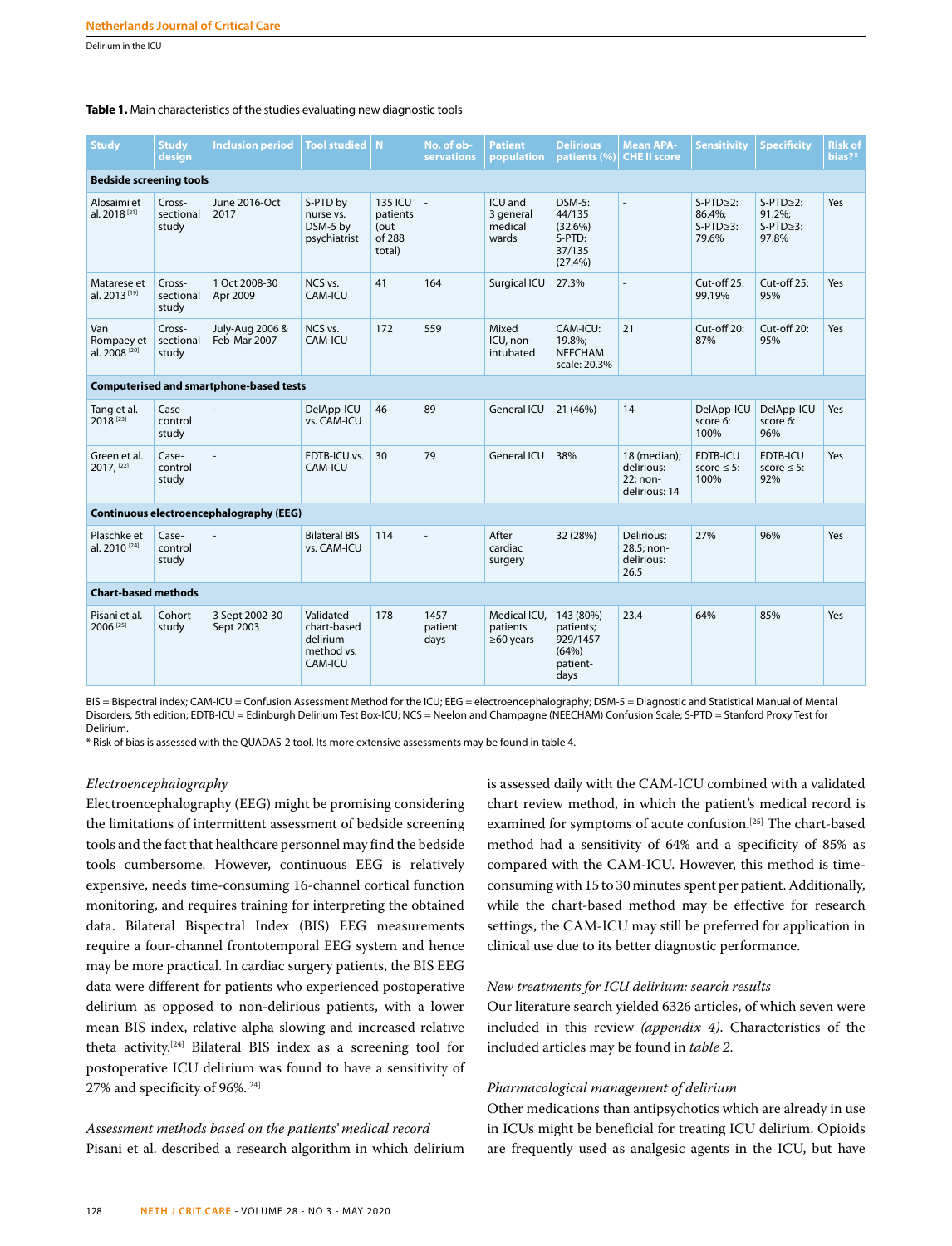# **Table 2.** Main characteristics of the studies evaluating new therapeutic approaches

| <b>Study</b>                                  | <b>Study design</b>               | <b>Intervention</b>                                                                                                              | <b>Inclusion</b><br>period    | N   | No. of ob-<br><b>servations</b> | <b>Patient popu-</b><br>lation                                                 | <b>Delirium rela-</b><br>ted outcomes                                                                                                               | <b>APACHE II</b><br>score                                                                                                    | <b>Risk of</b><br>bias* | <b>Remarks</b>                                                                                                                                                                                                                                           |
|-----------------------------------------------|-----------------------------------|----------------------------------------------------------------------------------------------------------------------------------|-------------------------------|-----|---------------------------------|--------------------------------------------------------------------------------|-----------------------------------------------------------------------------------------------------------------------------------------------------|------------------------------------------------------------------------------------------------------------------------------|-------------------------|----------------------------------------------------------------------------------------------------------------------------------------------------------------------------------------------------------------------------------------------------------|
| <b>Pharmacological management of delirium</b> |                                   |                                                                                                                                  |                               |     |                                 |                                                                                |                                                                                                                                                     |                                                                                                                              |                         |                                                                                                                                                                                                                                                          |
| Bakri et al.<br>2015 [28]                     | Randomised<br>controlled<br>trial | i.v. $1 \mu q/kg$ 2dd<br>dexmedetomidine<br>or 4mg 2dd<br>ondansetron<br>vs. 5mg 2dd<br>haloperidol during<br>3 consecutive days | 23-month<br>period            | 96  |                                 | Postoperative<br>delirium<br>in trauma<br>patients                             | No significant<br>difference in<br>mean daily<br><b>ICDSC</b> scores<br>and remaining<br>number of<br>delirious<br>patients at last<br>day of study |                                                                                                                              | Low                     | Significantly<br>more patients<br>in ondansetron<br>group used<br>rescue<br>haloperidol in<br>higher dose                                                                                                                                                |
| Bayindir et<br>al. 2000 <sup>[27]</sup>       | Descriptive<br>study              | Single dose<br>ondansetron 8mg<br>i.v.                                                                                           |                               | 35  |                                 | Coronary<br>artery bypass<br>graft surgery                                     | Significant<br>decrease of<br>delirium score<br>10 minutes<br>after gift                                                                            |                                                                                                                              | High                    | No valid<br>delirium<br>screening tool<br>used                                                                                                                                                                                                           |
| Gagnon et<br>al. 2017 <sup>[29]</sup>         | Descriptive<br>study              | Valproate; 42%<br>with loading dose;<br>maintenance dose<br>1500mg/d (23 mg/<br>kg/d) in 1-4 doses                               | Dec 2012-<br>Feb 2015         | 53  | 522<br>patient-<br>days         | Mixed ICU                                                                      | Incidence<br>of delirium<br>decreased from<br>valproate day 1<br>to day 3:68% vs<br>49%, p=0.012                                                    | Median<br>APACHE III: 59                                                                                                     | High                    | Significant<br>reduction in<br>agitation and<br>daily amount of<br>administered<br>fentanyl and<br>lorazepam<br>equivalents                                                                                                                              |
| Atalan et al.<br>2013 [26]                    | Randomised<br>controlled<br>trial | 5mg Morphine i.m.<br>vs. 5mg Haldol i.m.                                                                                         | Jan 2010-<br><b>July 2012</b> | 53  |                                 | Postoperative<br>hyperactive<br>delirium<br>in cardiac<br>surgical<br>patients | Delirium hours:<br>morphine<br>31.56, haldol<br>33.9 (p=0.607)                                                                                      | $5.69 \pm 1.93$<br>(haldol) vs.<br>$6.33 \pm 1.79$<br>(morphine),<br>$p=0.218$                                               | High                    | Morphine<br>group: less<br>additive<br>sedative drug<br>(8 vs 1 patient,<br>p=0.011), less<br>reintubation<br>(23.1% Haldol<br>vs 3.7%,<br>$p=0.050$                                                                                                     |
| Thom et al.<br>2018, [31]                     | Cohort study                      | Ramelteon                                                                                                                        | 1 Oct 2015-<br>31 May 2016    | 322 |                                 | <b>Medical ICU</b>                                                             | DCFH: No<br>ramelteon: 0<br>(IQR 0-196),<br>ramelteon: 46<br>(IQR 0-168),<br>$p=0.105$                                                              | $24.5 \pm 7.5$<br>(ramelteon)<br>vs. $23.9 \pm 8.4$<br>(no<br>ramelteon),<br>$p=0.600$                                       | Low                     | Ramelteon was<br>not associated<br>with changes<br>in extubation<br>or mortality.<br>Ramelteon<br>more median<br>ventilator-free<br>hours (156 vs.<br>4.5, $p=0.005$ ),<br>but most<br>likely due to<br>administration<br>of ramelteon<br>postextubation |
| Daniels et al.<br>2018 [30]                   | Cohort study                      | No<br>pharmacological<br>treatment,<br>melatonin only,<br>antipsychotics only,<br>both melatonin and<br>antipsychotics           | 1 July 2015-<br>30 June 2016  | 449 |                                 | <b>Medical ICU</b>                                                             | No reduction<br>of delirium<br>duration                                                                                                             | Median<br><b>APACHE III:</b><br>Total 75.<br>Neither: 73.0;<br>Melatonin: 78;<br>Antipsychotic:<br>79; Both: 79;<br>$p=0.04$ | Low                     | Melatonin or<br>antipsychotics<br>did not reduce<br>ICU/hospital<br>LOS or 28-day<br>mortality.<br>Antipsychotic<br>use only<br>associated with<br>longer hospital<br><b>LOS</b>                                                                         |
| Non-pharmacological treatment options         |                                   |                                                                                                                                  |                               |     |                                 |                                                                                |                                                                                                                                                     |                                                                                                                              |                         |                                                                                                                                                                                                                                                          |
| Mailhot et<br>al. 2017 <sup>[32]</sup>        | Randomised<br>controlled<br>trial | Nursing<br>intervention<br>involving families<br>in delirium<br>management vs<br>usual care                                      | 2 June 2013-<br>6 June 2015   | 30  |                                 | Post cardiac<br>surgery ICU                                                    | Mean<br>delirium days:<br>Intervention:<br>1.94: control:<br>4.14. (no p<br>value available)                                                        |                                                                                                                              | High                    | No difference<br>in delirium<br>severity.<br>Significant<br>differences<br>favouring<br>intervention<br>for patients'<br>psycho-<br>functional<br>recovery                                                                                               |

APACHE = Acute Physiology and Chronic Health Evaluation; DCFD = delirium and coma-free days; DCFH = delirium and coma-free hours; DSI = delirium severity index; ICDSC = intensive care delirium screening checklist; i.m. = intramuscularly; i.v. = intravenously; LOS = length of stay \*Risk of bias is assessed with either the Cochran Risk of Bias Tool or the Newcastle-Ottawa Quality Assessment Form. Its more extensive assessments may be found in table 3 and table 5.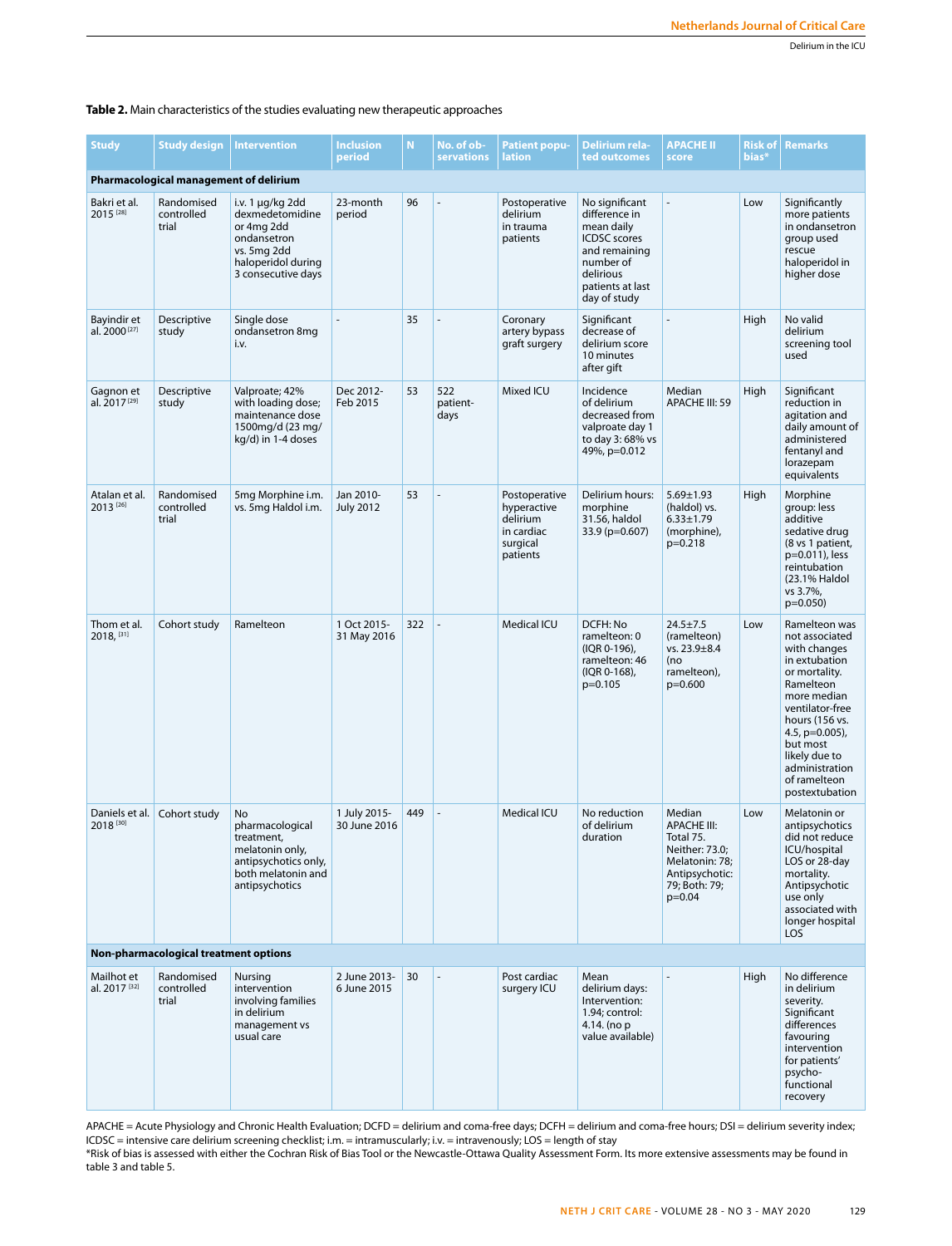Delirium in the ICU

anxiolytic properties if used in higher dosages.[26] Atalan et al. studied the efficacy of morphine for postoperative hyperactive delirium in cardiac surgical patients as compared with haloperidol in dosages of 5 mg intramuscularly.<sup>[26]</sup> They found no differences between the two groups with regard to delirium duration, but did report a lower reintubation rate, less sedative use and more patients with target Richmond Agitation-Sedation Scale (RASS) scores in the morphine group. Ondansetron, a selective 5-hydroxytryptamine 3 receptor antagonist involved in the serotonergic system with anxiolytic properties, has also been studied for the treatment of ICU delirium. A prospective study in postcardiotomy patients described a decrease in agitation and delirium shortly after a single dose of 8 mg intravenous ondansetron was administered.<sup>[27]</sup> However, this study was performed without a valid delirium screening tool and lacked a control group. The efficacy of ondansetron for postoperative delirium in a trauma ICU has been studied in a randomised controlled trial, comparing dexmedetomidine and ondansetron with haloperidol in 96 patients.[28] No differences were found between the study groups. However, in the ondansetron group more rescue haloperidol was needed to obtain the same anti-delirium effects. For dexmedetomidine as well as ondansetron no QTc interval prolongation or serious adverse events were reported, suggesting their safety in an ICU setting. Furthermore, another agent with potential antidelirium effects is the antiepileptic drug valproate. In a recent descriptive study valproate (1500 mg in 1-4 divided daily doses) was associated with significantly reduced incidence of delirium from 68% to 49% within 48 hours of initiation. [29] Additionally, it was associated with reduced incidence of agitation and administration of opioids, dexmedetomidine and quetiapine. However, 19% developed hyperammonaemia and 13% thrombocytopenia, which might limit the safety of this drug. Lastly, melatonin has been studied as a potential delirium treatment. A recent retrospective cohort study found no effect of melatonin as sole treatment or in combination with antipsychotics on ICU delirium duration as compared with no treatment.[30] No other beneficial effects on relevant patient outcomes were found, such as ICU and hospital length of stay and mortality. Similarly, another recent retrospective study found no effect of ramelteon, a melatonin receptor agonist, on median delirium-and-coma free hours, nor was administration of ramelteon associated with length of mechanical ventilation or mortality rates.[31]

# *Non-pharmacological treatment options*

Recently the importance of involving family members in routine patient care gained more attention. Mailhot et al. conducted a pilot randomised controlled trial studying the feasibility of a nursing intervention involving family caregivers in delirium management.<sup>[32]</sup> They found a significant difference in psycho-functional recovery in patients who received delirium management interventions by family caregivers. Differences in other outcomes favoured the intervention group, among which delirium duration, hospital length of stay, and anxiety and self-efficacy experienced by the caregivers. These results, however, did not reach statistical significance as this was a pilot study with a small sample size.

# *Risk of bias of included studies*

All included studies evaluating new diagnostic tools have been found to be at risk of bias with the QUADAS-2 tool, as shown in *table 3.*[16] As depicted in *table 4* and *table 5*, most of the studies assessing new treatments for ICU delirium have been judged as having a high risk of bias. The studies by Bakri et al., Daniels et al. and Thom et al., respectively, investigating the effect of ondansetron, melatonin and ramelteon, had a low risk of bias.[28, 30, 31]

## **Discussion**

This structured review identified and discussed several potential alternatives regarding the diagnostic tools and treatments for ICU delirium which, after further study, may become useful additions to the current diagnostic and

| <b>Study</b>                                   | <b>Risk of bias</b>      |            |                       | <b>Applicability concerns</b> |                                |  |                       |
|------------------------------------------------|--------------------------|------------|-----------------------|-------------------------------|--------------------------------|--|-----------------------|
|                                                | <b>Patient selection</b> | Index test | Reference<br>standard | <b>Flow and timing</b>        | Patient selection   Index test |  | Reference<br>standard |
| Alosaimi et al.<br>2018 [21]                   |                          |            | $^{+}$                |                               |                                |  |                       |
| Matarese et al.<br>2013[19]                    |                          |            |                       | $^{+}$                        |                                |  |                       |
| Van Rompaey et al. $+$<br>2008 <sup>[20]</sup> |                          |            |                       | $^{+}$                        |                                |  |                       |
| Tang et al. 2018 <sup>[23]</sup> -             |                          |            |                       |                               |                                |  |                       |
| Green et al. 2017 <sup>[22]</sup> -            |                          |            |                       | $^{+}$                        |                                |  |                       |
| Plaschke et al.<br>2010 [24]                   | $+$                      |            |                       | $^{+}$                        |                                |  |                       |
| Pisani et al. 2006 <sup>[25]</sup> +           |                          |            |                       |                               |                                |  |                       |

**Table 3.** Risk of bias assessments for included diagnostic studies using the QUADAS-2 tool

 $+=$  low risk of bias;  $-$  = high risk of bias.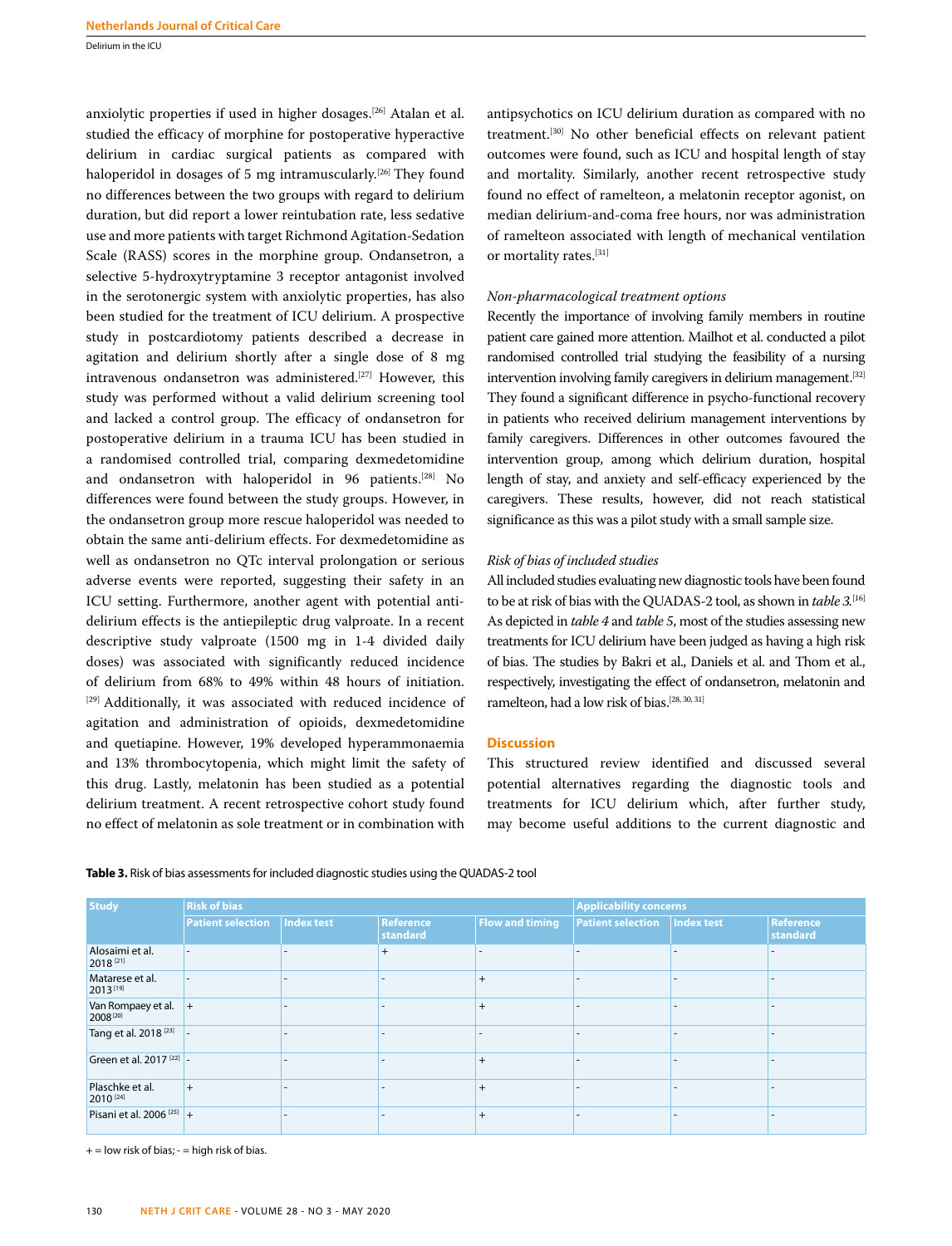| <b>Study</b>                           | <b>Random sequen-</b><br>ce generation | Allocation con-<br><b>cealment</b> | <b>Blinding of</b><br>$ $ participants and $ $ me assessment<br>personnel | <b>Blinding of outco- Incomplete</b> | $\vert$ outcome data | <b>Selective</b><br>reporting | <b>Other bias</b> |
|----------------------------------------|----------------------------------------|------------------------------------|---------------------------------------------------------------------------|--------------------------------------|----------------------|-------------------------------|-------------------|
| Bakri et al. 2015 <sup>[28]</sup>      |                                        |                                    |                                                                           |                                      |                      |                               |                   |
| Atalan et al. 2013 <sup>[26]</sup> -   |                                        |                                    |                                                                           |                                      |                      |                               |                   |
| Mailhot et al.<br>2017 <sup>[32]</sup> |                                        |                                    |                                                                           |                                      |                      |                               |                   |

## **Table 4.** Risk of bias assessments for included randomised controlled trials using the Cochrane Risk of Bias Tool

 $+=$  low risk of bias;  $=$  high risk of bias.

therapeutic armamentarium. Diagnostic alternatives with good diagnostic performance include two bedside screening tools – NEECHAM Confusion Scale and S-PTD – and the DelApp-ICU smartphone-based test, with reported sensitivities between 82.6% and 100%, and specificities between 95% and 96%. With regards to treatment options that were not discussed in the PADIS guidelines, we found that valproate and ondansetron may constitute potentially beneficial treatments for the burden of delirium, if future research provides more high-quality evidence.

The 2018 PADIS guidelines recommend routine delirium screening in critically ill patients with either the CAM-ICU or ICDSC.[33] Recently these tools have been shown to be less accurate, possibly due to a trend of less sedation as recommended by the 2013 PADIS guidelines.<sup>[8,14]</sup> This is disconcerting, as false-positive results may lead to unnecessary and unproven treatments, while false-negative results may result in persisting unrecognised delirium, with associated undesirable patient outcomes.

In the studies included in this review, we identified heterogeneous diagnostic modalities. The most used delirium bedside screening tools are the CAM-ICU and ICDSC.[12, 34] Our results add to current literature that NEECHAM Confusion Scale and S-PTD are promising delirium assessment tools with good diagnostic performance as compared with recent DSM-5 criteria, CAM-ICU or ICDSC. These have not been discussed in previous recent systematic reviews involving delirium assessment tools.[12, 34, 35] However, NEECHAM Confusion Scale is not suitable for ventilated patients. Additionally, BIS EEG showed good specificity, but a sensitivity of 27%, in one study involving cardiac surgery patients. The authors of this study did

**Table 5.** Risk of bias assessments for included observational studies using the Newcastle-Ottawa Quality Assessment Form

| <b>Study</b>                         |          |          | exposure | Selection   Comparability   Outcome/   Overall quality |
|--------------------------------------|----------|----------|----------|--------------------------------------------------------|
| Bayindir et al. 2000 <sup>[27]</sup> | 1 point  | 0 points | 1 point  | Poor                                                   |
| Gagnon et al. 2017 <sup>[29]</sup>   | 3 points | 0 points | 2 points | Poor                                                   |
| Thom et al. 2018 <sup>[31]</sup>     | 4 points | 2 points | 2 points | Good                                                   |
| Daniels et al. 2018 <sup>[30]</sup>  | 4 points | 2 points | 3 points | Good                                                   |

not account for sedation effects. After adjusting for arousal, BIS may have less diagnostic utility in diagnosing ICU delirium.[36] Furthermore, compared with previously published reviews, we did not examine biomarkers as a potential diagnostic tool for ICU delirium.[37] Our literature search yielded articles studying biomarkers, but these were excluded as the articles did not mention diagnostic data, such as sensitivity and specificity, yet showed results as biomarkers associated with risk of developing delirium. Similarly, EEG has been hypothesised to be a promising diagnostic modality.[38] However, due to the lack of data in the identified articles, we have not discussed the potential of EEG in our review.

Despite the increasing amount of research on ICU delirium, there is no robust evidence for the efficacy of pharmacological or non-pharmacological treatment options. Previous reviews on pharmacological treatment options have mainly focused on antipsychotics and dexmedetomidine.<sup>[34, 39, 40]</sup> Our results add to the current literature that melatonin or melatonergic agonists, opioids, ondansetron and valproate may require further evaluation in prospective trials.

Current evidence supporting non-pharmacological interventions to treat ICU delirium is also lacking.[41] Our results regarding non-pharmacological treatment options are in line with previous research. Based on one identified pilot study, involving family in ICU care seems promising, as the intervention seems to be easy to implement with gain in patient as well as family outcomes. A recent systematic review also found benefits of a protocolised family support intervention, including shorter ICU and hospital length of stay.[42] Future research is warranted to study the effect and optimal frequency of family involvement in delirium management.

Limitations of this review include: few eligible articles, especially few randomised controlled trials, restricted search to English articles, and the included studies mostly had small sample sizes, and used inconsistent methodologies, primary outcomes and study designs, among which varying study populations and lack of comparison groups, with most studies having a high risk of bias. This limits generalisability and comparability of these diagnostic and therapeutic approaches. Another limitation intrinsic to this study is that the diagnostic and therapeutic approaches discussed were not included in the 2018 PADIS guidelines. Therefore, the level of evidence, or quality, of studies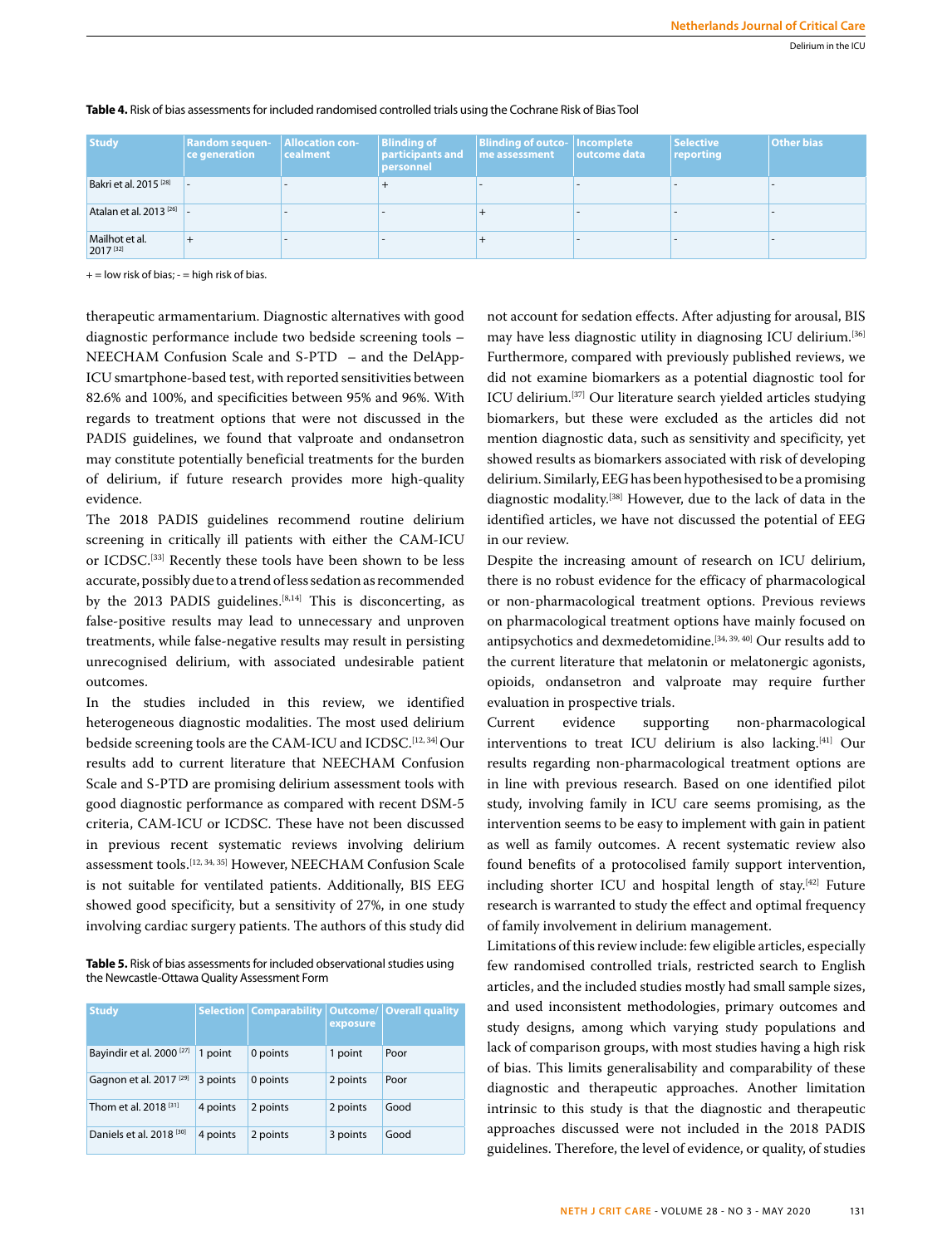Delirium in the ICU

included are necessarily lower than in the PADIS guidelines. Hence, we would like to emphasise that this structured review is meant to be an overview of new possibilities to diagnose or treat ICU delirium, for which further research is required, and that recommendations for their use in clinical practice are not yet appropriate. Furthermore, as mentioned before, the accuracy of the CAM-ICU and ICDSC has decreased in recent studies. This might imply that the articles presented in this review which compared diagnostic tools with the CAM-ICU or ICDSC instead of the DSM-5 may not be as accurate as well. Even though the CAM-ICU and ICDSC are the most used delirium bedside screening tools in the ICU, these tools are generally not considered to be the reference standard for the diagnosis of delirium. The potential diagnostic modalities, which were compared with the CAM-ICU or ICDSC as the reference, may therefore only be considered to be validated diagnostic tools if future studies compare them with the DSM-5. On the other hand, it can be argued that most studies done with CAM-ICU or ICDSC show strong associations of delirium diagnosed with these instruments with mortality (indicating their clinical relevance), whereas for the DSM diagnosis this association is less well established. In other words, whether DSM diagnosis or well validated and widely implemented screening tools are more justified to diagnose delirium may be amenable to discussion in our view. Additionally, for some intervention studies assessing efficacy of drugs, the optimal dose for treatment of ICU delirium is uncertain. Strengths of this review are its structured design and comprehensive search with a highly experienced medical information specialist.

We recommend future research to report on the association of the diagnostic tool used and the clinical outcomes of the ICU patients. Indeed, aside from the accuracy of the diagnostic tools, it might be of interest to pay attention to the patient outcomes, such as mortality and length of stay, associated with delirium as diagnosed with these different tools. Which new therapeutic approach is suited for which specific ICU population should also be further elucidated. Valproate may be a potential therapy, but a large randomised controlled trial to study its efficacy on delirium duration is recommended. However, considering the multifactorial pathway of delirium, it is unlikely that treatment of ICU delirium can be pinned down to one specific pharmacological agent.

Alternative bedside screening tools or smartphone based tests may become aids for the ICU physician and nurse in diagnosing delirium in critically ill patients by either using these tools as a replacement of or combined with the CAM-ICU and ICDSC.

# **Conclusion**

Due to the adverse patient outcomes associated with delirium in critically ill patients, it is important to use a reliable and valid delirium screening tool and safe and effective treatments. This structured review has provided an overview of currently available and promising alternative diagnostic and therapeutic approaches for delirium in critically ill patients, as an addition and future perspective to the current state of the art diagnostic and therapeutic practices as summarised in the recent 2018 PADIS guidelines. However, it is clear that additional studies are needed to establish whether these new diagnostic and therapeutic approaches should be implemented for the management of ICU delirium.

## **Conflict of interest**

All authors declare no conflicts of interest. No funding or financial support was received.

## **Acknowledgements**

We would like to thank the biomedical information specialist Elise Krabbendam of the Medical Library at the Erasmus University Medical Center Rotterdam for her assistance with the literature search.

## **References**

- 1. Ely EW, Inouye SK, Bernard GR, Gordon S, et al. Delirium in mechanically ventilated patients: validity and reliability of the confusion assessment method for the intensive care unit (CAM-ICU). JAMA. 2001;286(21):2703-10.
- 2. Ouimet S, Kavanagh BP, Gottfried SB, Skrobik Y. Incidence, risk factors and consequences of ICU delirium. Intensive Care Med. 2007;33(1):66-73.
- 3. Ely EW, Shintani A, Truman B, Speroff T, et al. Delirium as a predictor of mortality in mechanically ventilated patients in the intensive care unit. JAMA. 2004;291(14):1753-62.
- 4. Girard TD, Jackson JC, Pandharipande PP, Pun BT, et al. Delirium as a predictor of long-term cognitive impairment in survivors of critical illness. Crit Care Med. 2010;38(7):1513-20.
- 5. Pandharipande PP, Girard TD, Jackson JC, Morandi A, et al. Long-term cognitive impairment after critical illness. N Engl J Med. 2013;369(14):1306-16.
- 6. Pisani MA, Kong SY, Kasl SV, Murphy TE, et al. Days of delirium are associated with 1-year mortality in an older intensive care unit population. Am J Respir Crit Care Med. 2009;180(11):1092-7.
- 7. van den Boogaard M, Schoonhoven L, Evers AW, van der Hoeven JG, et al. Delirium in critically ill patients: impact on long-term health-related quality of life and cognitive functioning. Crit Care Med. 2012;40(1):112-8.
- 8. Gusmao-Flores D, Salluh JI, Chalhub RA, Quarantini LC. The confusion assessment method for the intensive care unit (CAM-ICU) and intensive care delirium screening checklist (ICDSC) for the diagnosis of delirium: a systematic review and meta-analysis of clinical studies. Crit Care. 2012;16(4):R115.
- 9. American Psychiatric Association. Diagnostic and statistical manual of mental disorders. Washington, DC: Arlington, VA, 2013.
- 10. Bergeron N, Dubois MJ, Dumont M, Dial S, et al. Intensive Care Delirium Screening Checklist: evaluation of a new screening tool. Intensive Care Med. 2001;27(5):859-64.
- 11. Devlin JW, Skrobik Y, Gélinas C, Needham DM, et al. Clinical Practice Guidelines for the Prevention and Management of Pain, Agitation/Sedation, Delirium, Immobility, and Sleep Disruption in Adult Patients in the ICU. Crit Care Med. 2018;46(9):e825-e73.
- 12. Gelinas C, Berube M, Chevrier A, Pun BT, et al. Delirium Assessment Tools for Use in Critically Ill Adults: A Psychometric Analysis and Systematic Review. Crit Care Nurse. 2018;38(1):38-49.
- 13. Meagher DJ, Morandi A, Inouye SK, Ely W, et al. Concordance between DSM-IV and DSM-5 criteria for delirium diagnosis in a pooled database of 768 prospectively evaluated patients using the delirium rating scale-revised-98. BMC Med. 2014;12:164.
- 14. Barr J, Fraser GL, Puntillo K, Ely EW, et al. Clinical practice guidelines for the management of pain, agitation, and delirium in adult patients in the intensive care unit. Crit Care Med. 2013;41(1):263-306.
- 15. Higgins JP, Altman DG, Gotzsche PC, Juni P, et al. The Cochrane Collaboration's tool for assessing risk of bias in randomised trials. BMJ. 2011;343:d5928.
- 16. Whiting PF, Rutjes AW, Westwood ME, Mallett S, et al. QUADAS-2: a revised tool for the quality assessment of diagnostic accuracy studies. Ann Intern Med. 2011;155(8):529-36.
- 17. Wells GA, Shea B, O'Connell D, Peterson J, et al. The Newcastle-Ottawa Scale (NOS) for assessing the quality of nonrandomised studies in meta-analyses: The Ottawa Hospital; 2019 [Available from: http://www.ohri.ca/programs/clinical\_epidemiology/oxford.asp.
- 18. Grimes DA, Schulz KF. An overview of clinical research: the lay of the land. Lancet. 2002;359(9300):57-61.
- 19. Van Rompaey B, Schuurmans MJ, Shortridge-Baggett LM, Truijen S, et al. A comparison of the CAM-ICU and the NEECHAM Confusion Scale in intensive care delirium assessment: an observational study in non-intubated patients. Crit Care. 2008;12(1):R16.
- 20. Matarese M, Generoso S, Ivziku D, Pedone C, et al. Delirium in older patients: a diagnostic study of NEECHAM Confusion Scale in surgical intensive care unit. J Clin Nurs. 2013;22(19- 20):2849-57.
- 21. Alosaimi FD, Alghamdi A, Alsuhaibani R, Alhammad G, et al. Validation of the Stanford Proxy Test for Delirium (S-PTD) among critical and noncritical patients. J Psychosom Res. 2018;114:8-14.